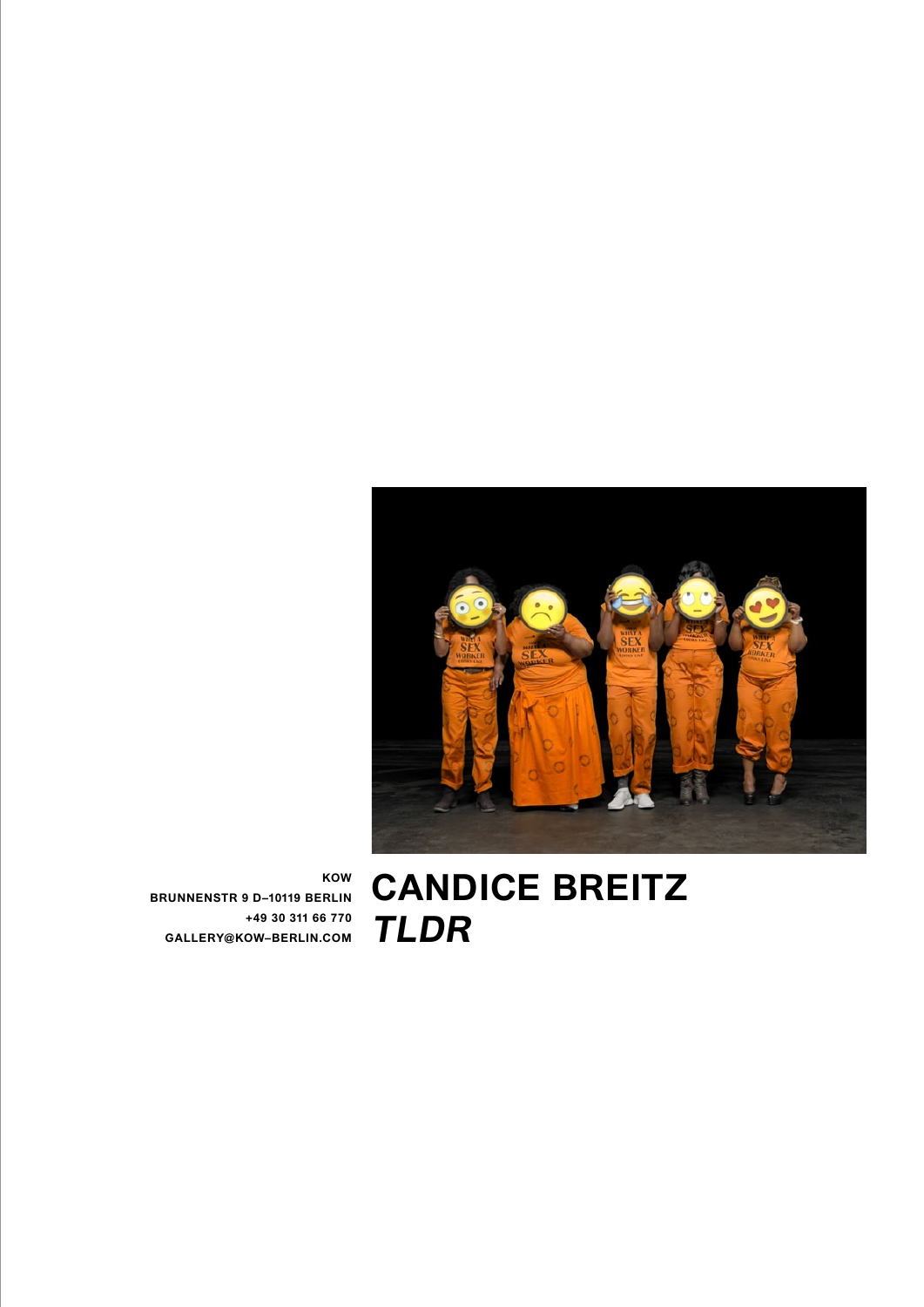The work grew out of a series of interviews (these are included in the two-room installation) and an intensive workshop with the featured participants, extending an ongoing conversation between Breitz and SWEAT (Sex Workers Education & Advocacy Taskforce), the non-profit organisation with which the sex workers are affiliated.

In the first room of the installation, a 12-year-old narrator occupies the central screen of a three-channel projection. He recounts a true story from the recent past, vividly evoking an ideological battle that pitted feminists against feminists, and human rights organisation Amnesty International against an awkward coalition of prominent Hollywood actresses and sex work abolitionists. Delivered with the disarming frankness of a child, the dramatic tale underscores the life-and-death stakes motivating the international struggle of sex workers for basic human rights.

A Greek chorus composed of eleven sex workers responds to the story as it unfolds, annotating and animating the boy's words from the screens to his left and right. The chorus offers commentary via dozens of protest posters bearing slogans drawn from the archives of sex work advocacy. Their commentary is set within a minimal choreography that features a range of props inspired by the opinion-saturated vernacular of social media. Costumed in a shade of orange that is the signature colour of SWEAT (but also of the uniforms worn by convicted offenders in South African prisons), the collective's calls for the decriminalisation and de-stigmatisation of their labour is articulated via synchronised gesture, 'white privilege masks,' over-sized emojis, hand-painted signage, a grim reaper figure and the power of protest song. The three-channel narrative is embedded in a soundtrack that bounces between improvisatory performances of a range of protest songs drawn from the portrayed community's shared repertoire (sung predominantly in Zulu and Xhosa), and bite-sized sound samples derived from popular hits that reference sex work (from Tina Turner to Rihanna, from Roy Orbison to Donna Summer). The three-channel installation has a duration of 60 minutes.

In the second room of TLDR, visitors are invited to spend time with a series of intimate documentary interviews, via which the first-person testimonies of the same sex workers can be heard. The interviewees offer frank comment on their labour, describe the socio-political conditions under which they found their way into sex work, and articulate their political goals as sex work activists. Collectively, these spoken testimonies add up to approximately eleven hours of viewing.

Very much a sequel to Breitz's Love Story (2016), TLDR invites reflection on the relationship between whiteness, privilege and visibility; and on the shrinkage of attention spans within an information economy that fetishizes celebrity and thrives on entertainment. Addressing the often-fraught relationship between art and activism, the work points a finger at itself to bluntly ask whether and how artists living privileged lives can succeed in amplifying calls for social justice and meaningfully representing marginalised communities.

TLDR features Zoe Black, Connie, Duduzile Dlamini, Emmah, Gabbi, Regina High, Jenny, Jowi, Buhle Nobuzana, Tenderlove, Nosipho 'Provocative' Vidima and is narrated by Xanny Stevens. The work was conceived and produced in dialogue with SWEAT (Sex Workers Education & Advocacy Taskforce), Cape Town, South Africa. In memory of Nokuphila Kumalo.

Commissioned by the B3 Biennial of the Moving Image, Frankfurt-am-Main. More about SWEAT: www.sweat.org.za



## TLDR is a portrait of a community of sex workers who live and work in Cape Town.

**TLDR, 2017**

13-Channel Installation / 13 Hard Drives Projection Room: 3-Channel Projection, colour, sound Duration: 60 minutes Interview Room: 10 Suspended Monitors, colour, sound Duration: Approximately 12 hours Commissioned by the B3 Biennial of the Moving Image, Frankfurt Edition of 6 + 2 AP

Featuring Zoe Black, Connie, Duduzile Dlamini, Emmah, Gabbi, Regina High, Jenny, Jowi, Buhle Nobuzana, Tenderlove, Nosipho 'Provocative' Vidima. Narrated by Xanny Stevens. Conceived and produced in dialogue with SWEAT (Sex Workers Education & Advocacy Taskforce), Cape Town, South Africa.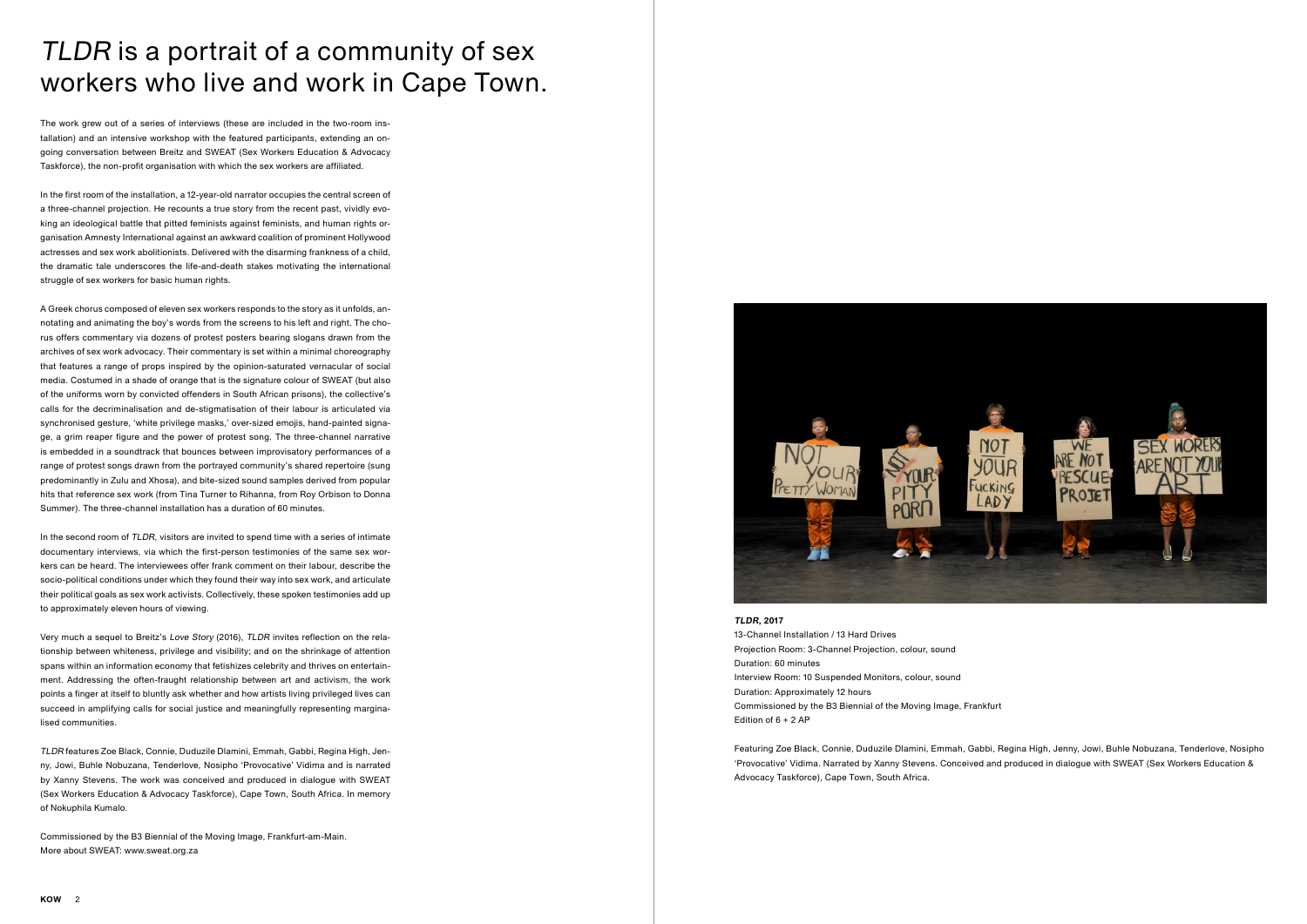





## **TLDR, 2017**

13-Channel Installation / 13 Hard Drives Projection Room: 3-Channel Projection, colour, sound Duration: 60 minutes Interview Room: 10 Suspended Monitors, colour, sound Duration: Approximately 12 hours Commissioned by the B3 Biennial of the Moving Image, Frankfurt Edition of 6 + 2 AP









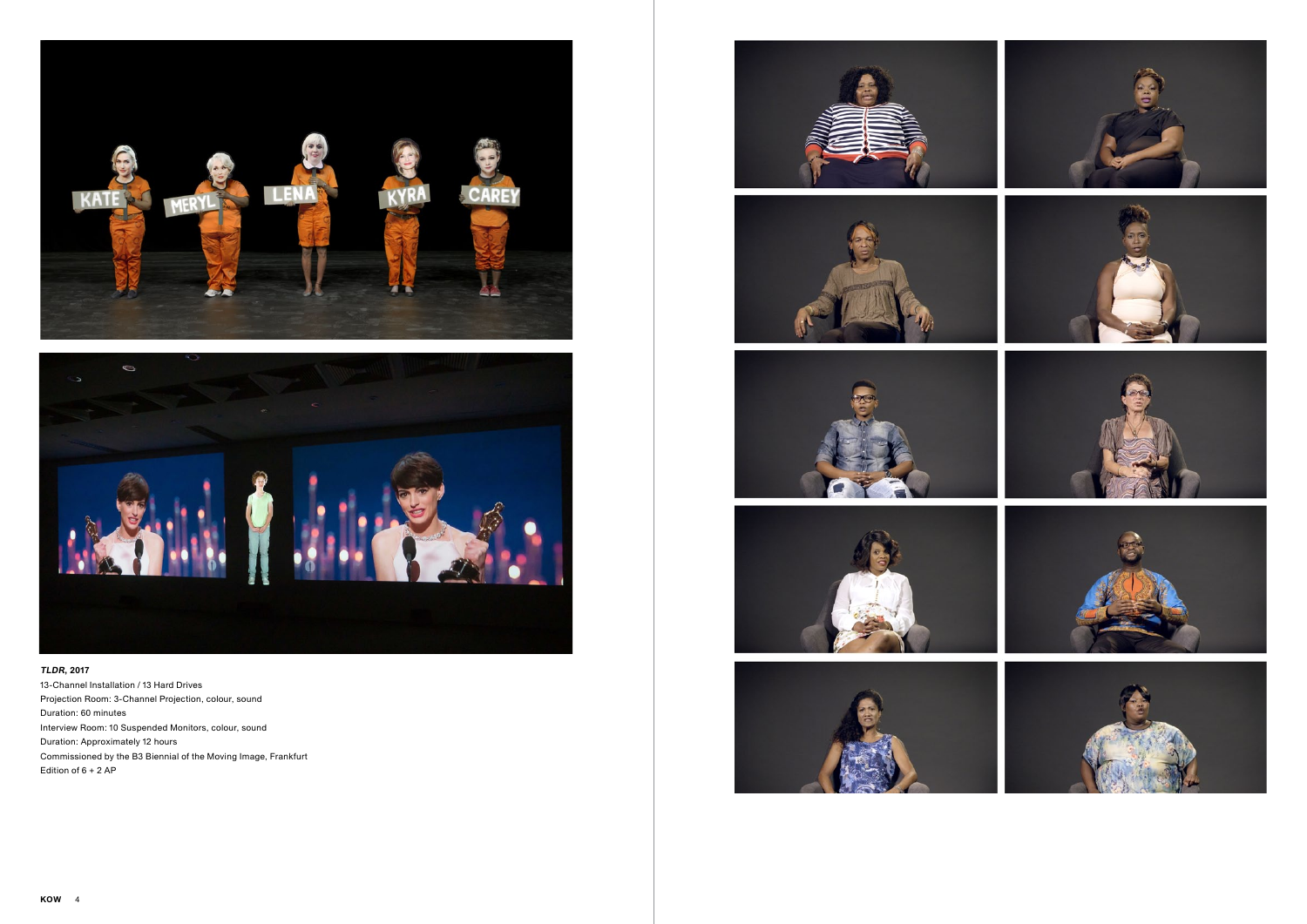



## **TLDR, 2017**

13-Channel Installation / 13 Hard Drives Projection Room: 3-Channel Projection, colour, sound Duration: 60 minutes Interview Room: 10 Suspended Monitors, colour, sound Duration: Approximately 12 hours Commissioned by the B3 Biennial of the Moving Image, Frankfurt Edition of 6 + 2 AP